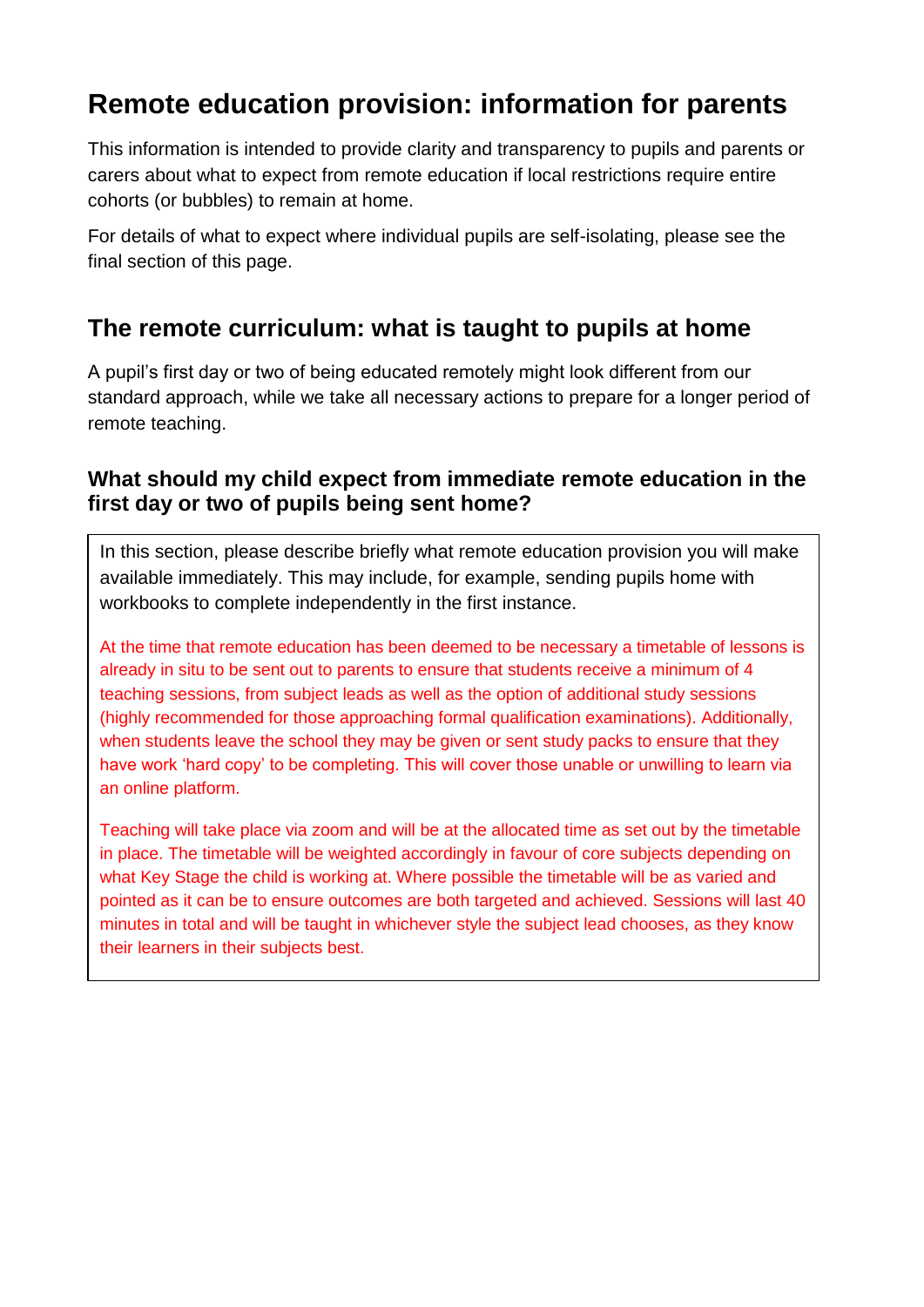#### **Following the first few days of remote education, will my child be taught broadly the same curriculum as they would if they were in school?**

- We teach the same curriculum remotely as we do in school wherever possible and appropriate. The following subjects, being heavily theory based are not impacted with the change of delivery style
	- o English
	- o Maths
	- o Science (minus the practicals)
	- o Computer Science
	- o Humanities (minus the field work)
	- o Business
	- o Vocational Studies / Employability Skills
	- o RSHE
- However, we have needed to make some adaptations in some subjects. For example, more practical subjects will have to apply a more theoretical elements to their delivery offering only the option of demonstration and recorded content as an axis to practical learning. This alteration to learning will then be underpinned by the adjacent practical work once a return to the classroom is possible. Those subjects are;
	- o Science
	- o Design Technology
	- o Food Technology
	- o PE
	- o Art
	- o Adventure Club / Forest School

### **Remote teaching and study time each day**

#### **How long can I expect work set by the school to take my child each day?**

We expect that remote education (including remote teaching and independent work) will take pupils broadly the following number of hours each day:

| Primary school-aged pupils | $\vert$ 3 – 4 Hours Per Day with full contact |
|----------------------------|-----------------------------------------------|
|                            | with subject leads and allocated              |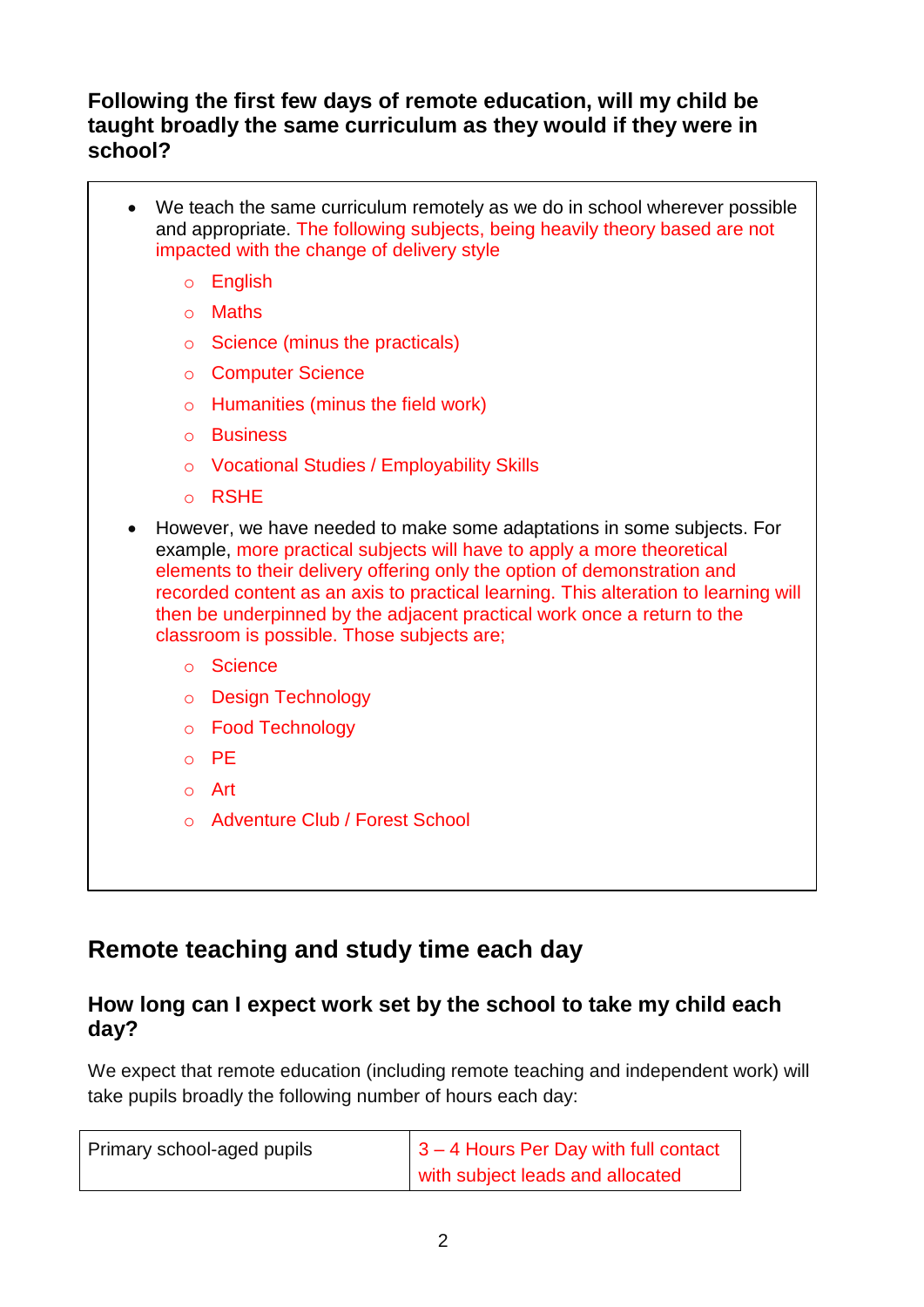|                                                                                        | teaching assistants                                                                                                                                                                                                                                                                                                                                                                                     |
|----------------------------------------------------------------------------------------|---------------------------------------------------------------------------------------------------------------------------------------------------------------------------------------------------------------------------------------------------------------------------------------------------------------------------------------------------------------------------------------------------------|
| Secondary school-aged pupils not<br>working towards formal qualifications<br>this year | 3 – 5 Hours Per Day with the majority<br>of this being full contact with subject<br>leads and allocated teaching<br>assistants. However, a small amount<br>of independent work would be<br>expected both as a learning resource<br>as well as an axis into preparing for<br>adulthood and developing self-<br>management skills for the future.                                                         |
| Secondary school-aged pupils<br>working towards formal qualifications<br>this year     | 4 – 6 Hours Per Day with the majority<br>of this being full contact with subject<br>leads and allocated teaching<br>assistants. However, a dedicated<br>amount of independent work, linked<br>towards exam preparation and<br>guidance, would be expected both as<br>a learning resource as well as an axis<br>into preparing for adulthood and<br>developing self-management skills for<br>the future. |

### **Accessing remote education**

#### **How will my child access any online remote education you are providing?**

If you are using online tools or digital platforms, either for delivery or for assessment, please share the names of these resources.

Zoom Meeting Platform – all 'live' lessons will take place using this online platform allowing the learner to interact with the facilitator as well as their peers. Links will be sent to parents in one usable / readable document to reduce confusion and general volume of emails with individual links. Registers will be taken and collated as well as ensuring students are given engagement points linked to their individual learning objectives.

Assessment takes place either in the session or via the emailing of completed work back to the subject lead.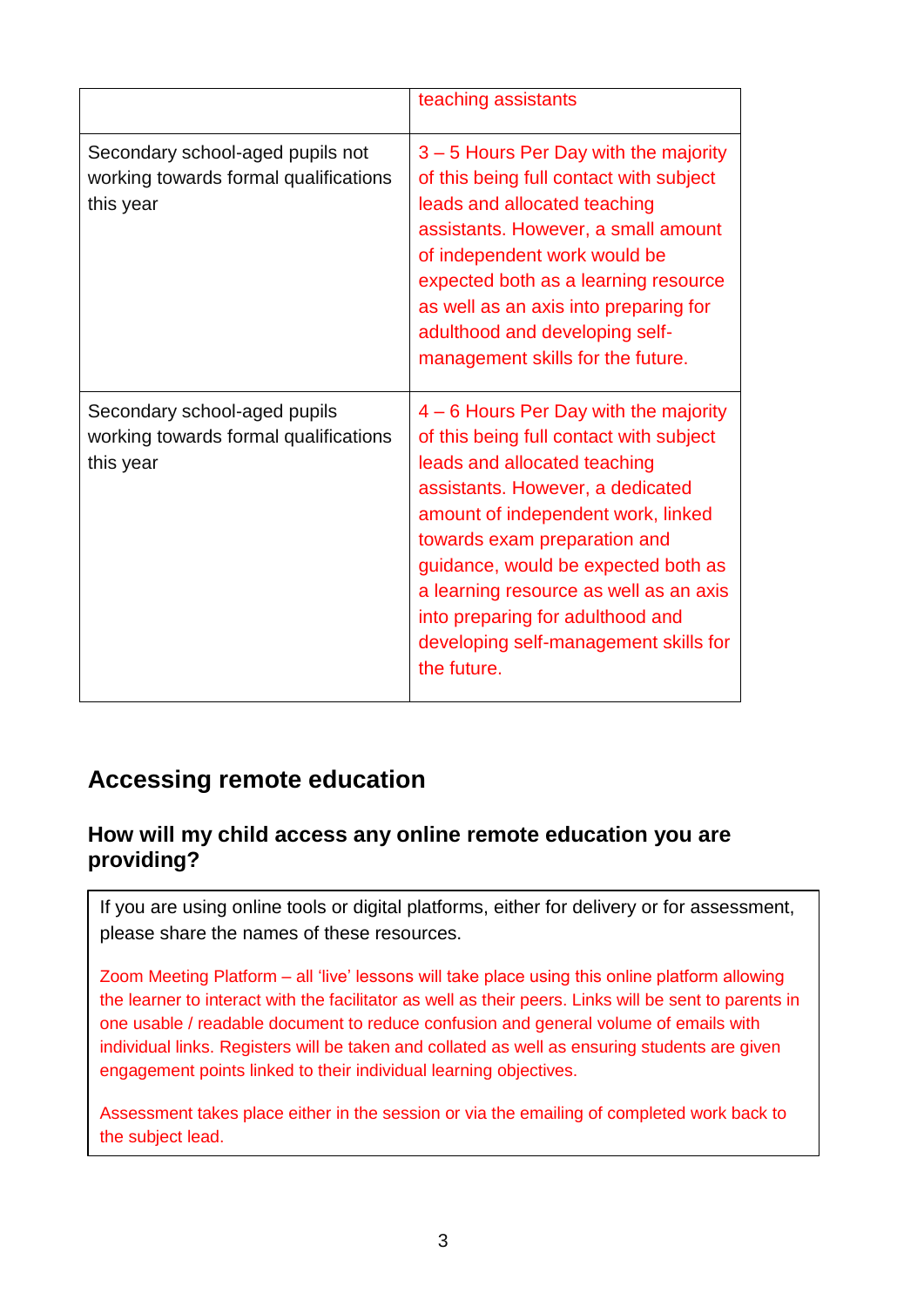#### **If my child does not have digital or online access at home, how will you support them to access remote education?**

We recognise that some pupils may not have suitable online access at home. We take the following approaches to support those pupils to access remote education:

In the event that pupils cannot access remote education we endeavour to find a bespoke solution for the pupil to ensure that they do not miss out on any learning during this period of time at home. We will;

- Assess each situation individually
- Depending on the circumstances, laptops and other devices can be loaned. This is to be most likely for those approaching qualification assessment periods as there are limited resources for this
- Provide printed materials for the pupil to be working on. This can be sent in the post with a pre-paid envelope for the successful return of the work in lieu of marking by the subject lead
- Ensure parents can email, telephone and write to predominant staff, including tutors, teachers, education leaders and regional managers to express concerns or deficiencies in the process

#### **How will my child be taught remotely?**

We use a combination of the following approaches to teach pupils remotely: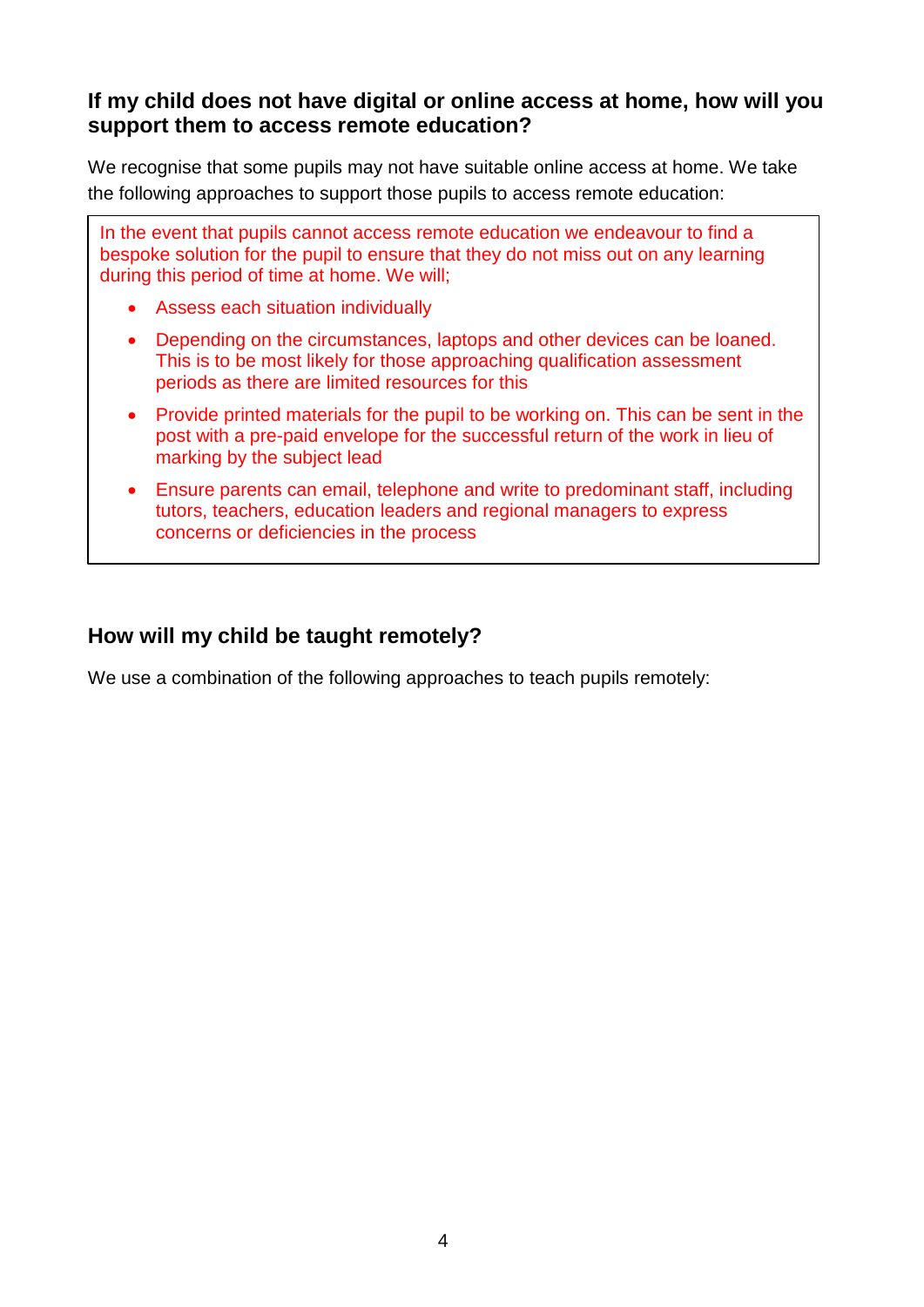The subject leads are expected to find and use the right approaches to ensure learning is taking place, absorbed and enjoyable.

- live teaching (online lessons)
	- $\circ$  this will be the predominant method of learning during remote periods
	- $\circ$  Any accompanying materials will have been sent via email or in the post to supplement the lesson(s)
	- o subject leads have been trained in the use of the technology and will have a teaching assistant in EACH session to ensure safety as well as monitoring can take place
	- o the use of 'break-out' rooms is also possible for those pupils that require more of a 1-1 delivery
- recorded teaching through the 'Be Ready' platform
	- o Learners can access this in their own time and study core subjects as well as limited amount of other subjects.
	- $\circ$  Admin staff for the platform can see when and how many times pupils have logged in
	- $\circ$  This is a good resource for those pupils approaching examinations
- printed paper packs produced by teachers (e.g. workbooks, worksheets)
	- o To be sent out by subject leads as and when necessary to either supplement online lessons or to be used in isolation as additional learning. They can be sent back to the school for assessment
- textbooks and reading books pupils have at home
	- o To be sent out by subject leads as and when necessary to either supplement online lessons or to be used in isolation as additional learning.
- commercially available websites supporting the teaching of specific subjects or areas, including video clips or sequences.
	- $\circ$  To be used rarely but within the context of the online sessions only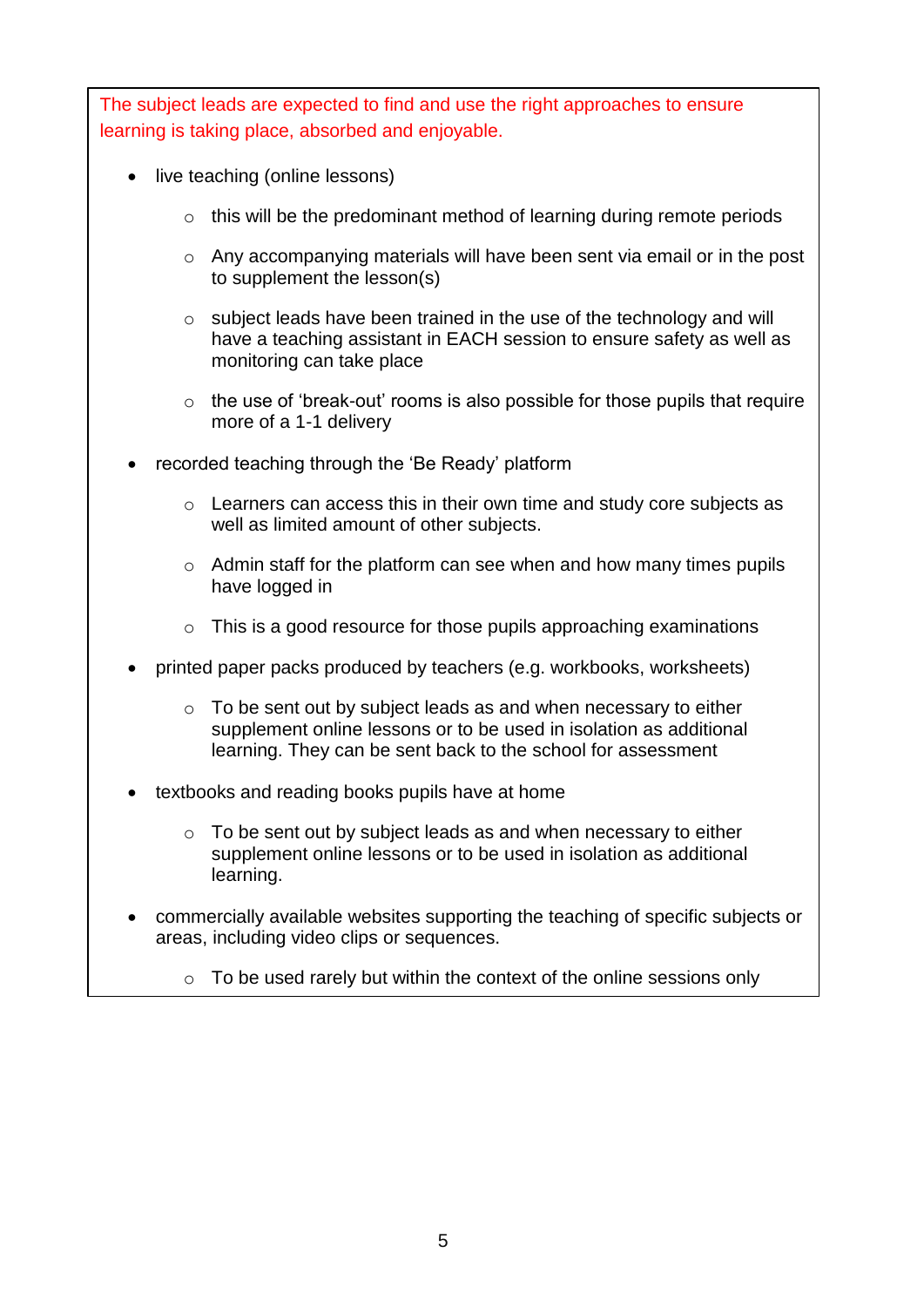### **Engagement and feedback**

#### **What are your expectations for my child's engagement and the support that we as parents and carers should provide at home?**

In this section, please set out briefly:

- expectations for pupils' engagement with remote education
- expectations of parental support, for example, setting routines to support your child's education

Pupils, when learning remotely, are expected to;

- attend the timetabled sessions on time, as well as any additional sessions once notice has been given
- be ready to learn, complete tasks and follow instructions accordingly
- take advice and guidance on how to use the software if unaware of its functionality
- behave in a civil manner when partaking in online learning via zoom as these session are an extension of the school delivery. Please remember;
	- o Classroom rules apply at all times
	- o Bad language / bullying / racist inferences are not appropriate behaviours anywhere

Parents, when assisting pupils to learn remotely, are expected to:

- Assist their young people to attend the sessions / complete work (if hard copy)
- Check emails for updates and changes regularly (such as time changes, zoom link amendments or supplementary information for the any given lesson)
- Provide a quiet space so that learning can take place
- Ensure learning / tasks completed is the work of the pupil alone (guidance is allowed)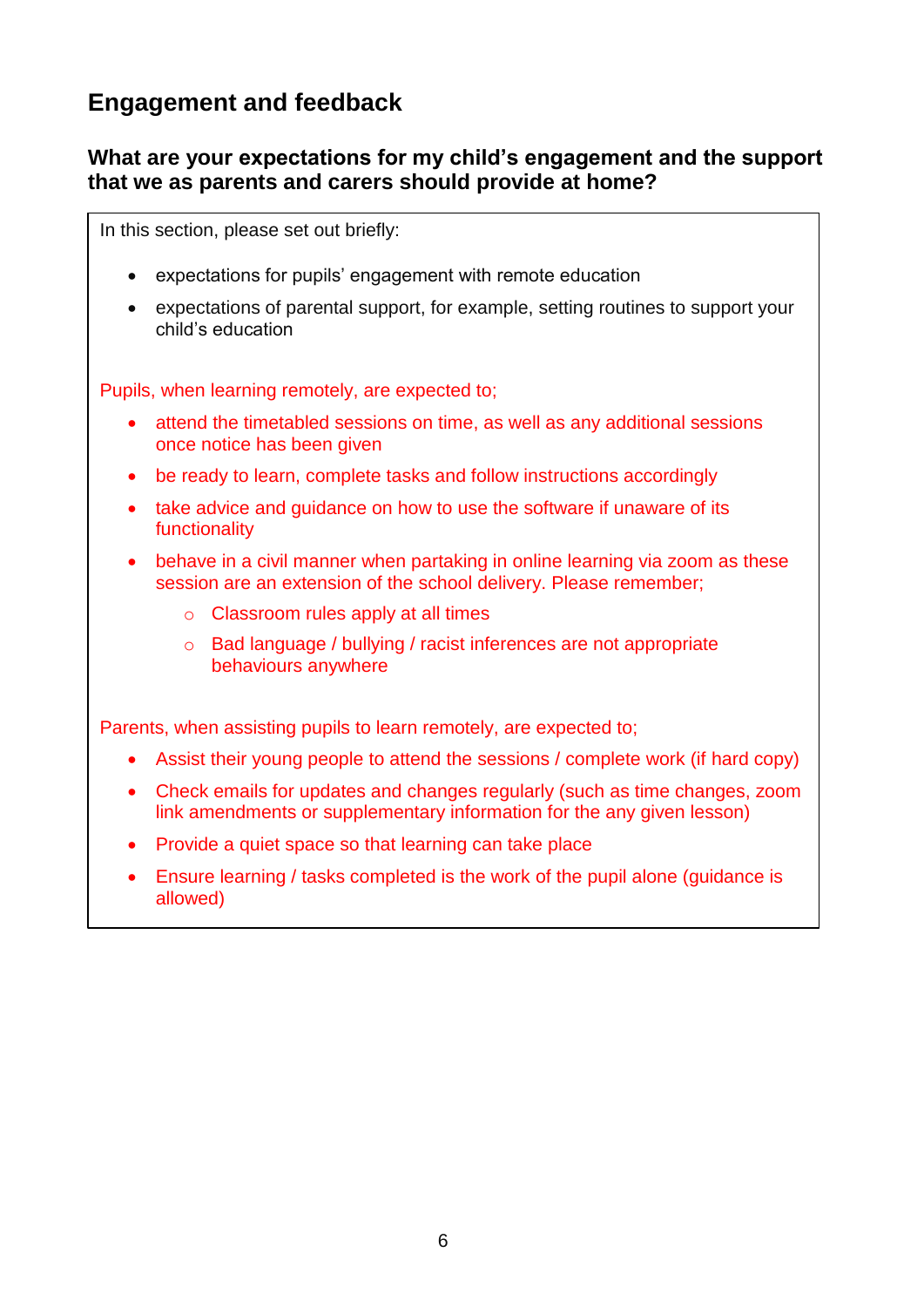#### **How will you check whether my child is engaging with their work and how will I be informed if there are concerns?**

In this section, please set out briefly:

- how, and how often, you will check pupils' engagement with remote education
- what action you take where engagement is a concern, including how you will inform parents and carers

Within all of the online learning sessions a register is taken and recorded on a central database for attendance purposes. Additionally, subject leads will provide information as to how engaged each pupil was by providing them with classroom targets (1) and learning targets (2). This will appear in your weekly home link as per normal school procedure. These are sent by each of the form tutors between Friday and Monday in reference to the previous week.

Education leaders and regional managers will also perform spot checks, randomly selecting sessions to dial into to ensure the sessions are engaging, the behaviour of the pupils is respectful and in general the session is safe.

In the event that engagement or behaviour is low / poor then tutors or subject leads will contact parents (usually via email, depending on the circumstances) to discuss this as well as to provide some solutions to increase that engagement. We will work with parents to ensure the pupil can get as much out of this process as they possibly can.

#### **How will you assess my child's work and progress?**

Feedback can take many forms and may not always mean extensive written comments for individual children. For example, whole-class feedback or quizzes marked automatically via digital platforms are also valid and effective methods, amongst many others. Our approach to feeding back on pupil work is as follows:

In this section, please set out briefly:

- the methods you will use to assess and feed back on pupils' work
- how often pupils will receive feedback on their work

Subject leads will design their assessment platform to suit the needs of the pupils as well as ensuring it fully lends itself to the subject. Assessment methods will range from fully written task completions submitted via email / post to online quizzes and games as well as straight forward question and answer sessions. There is no hard and fast rule to this as often it will be geared to suit the learning style of the pupil, most of which have barriers to learning in this 'new' way.

The majority of the feedback in the online teaching sessions will be live and instantaneous, however, if the work requires more formal feedback then it is expected that subject leads will ensure the work is marked and feed back provided to the pupil within 5 working days of its receipt.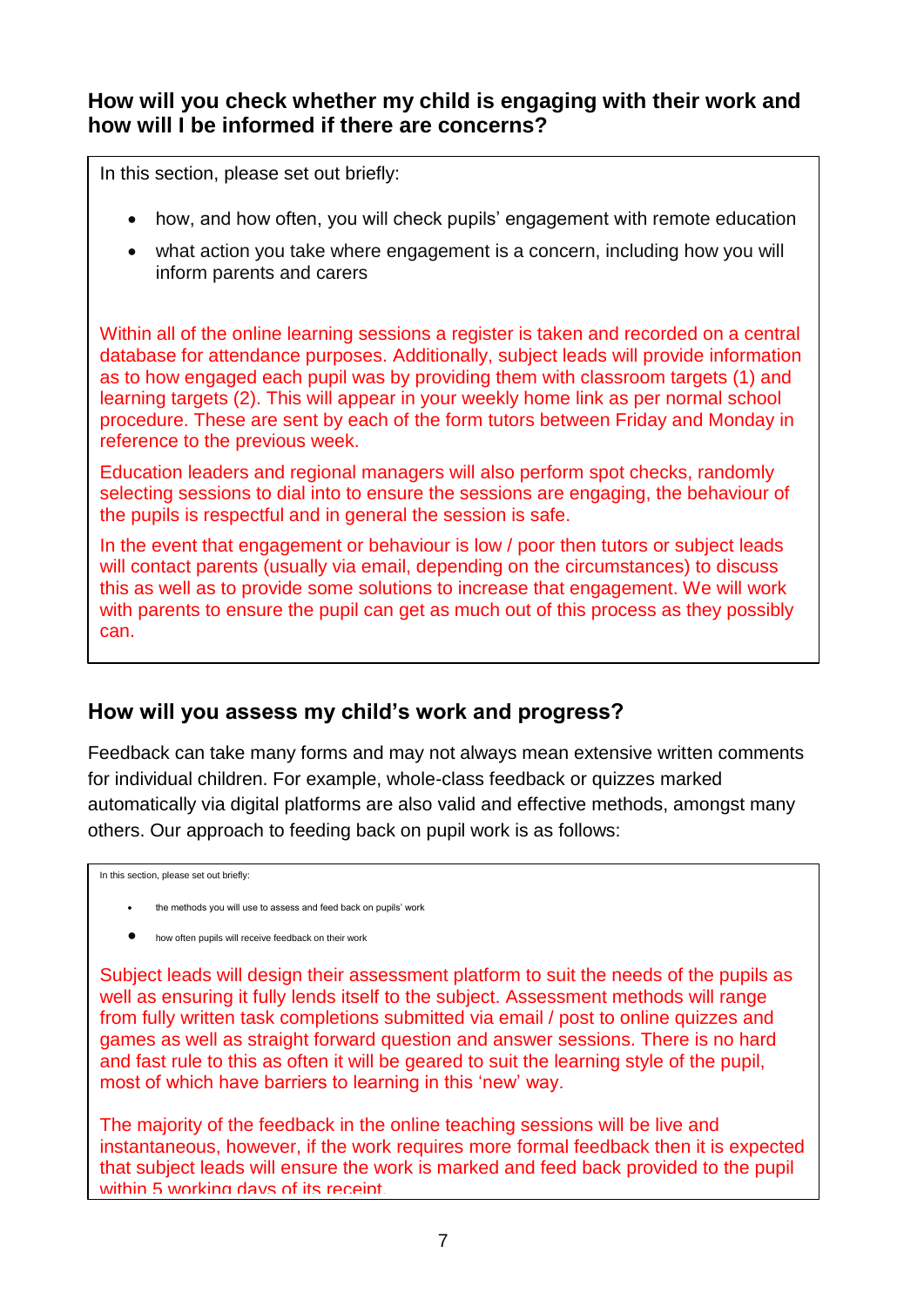# **Additional support for pupils with particular needs**

#### **How will you work with me to help my child who needs additional support from adults at home to access remote education?**

We recognise that some pupils, for example some pupils with special educational needs and disabilities (SEND), may not be able to access remote education without support from adults at home. We acknowledge the difficulties this may place on families, and we will work with parents and carers to support those pupils in the following ways:

In this section, please set out briefly:

- how you work with families to deliver remote education for pupils with SEND
- if you teach primary school-aged pupils, how you work with families to deliver remote education for younger pupils, for example those in reception and year 1

There are many ways in which we work with families of SEND pupils. They include (but are not restricted to):

- Full engagement and notice of timetabling to allow pupils processing time this might include a 'grace' period where they are not expected to join the online sessions as soon as they commence
- Consistent communication with reference to changes, session links, reports of progress and concerns via email or telephone to ensure parents are fully up-todate with the remote learning platform
- We have a fully ratified online learning policy that both pupils and parents are aware of and know what the expectations are of all 3 partes (school, parents and pupil) as part of this process
- An expectation that they support their pupil, if they need such assistance, whether that be them just in the room or sat beside them for the duration of the online learning session. This will be agreed individually.
- Setting targets for the period of time at home to ensure outcomes are achieved. These targets will be set in consultation with parents